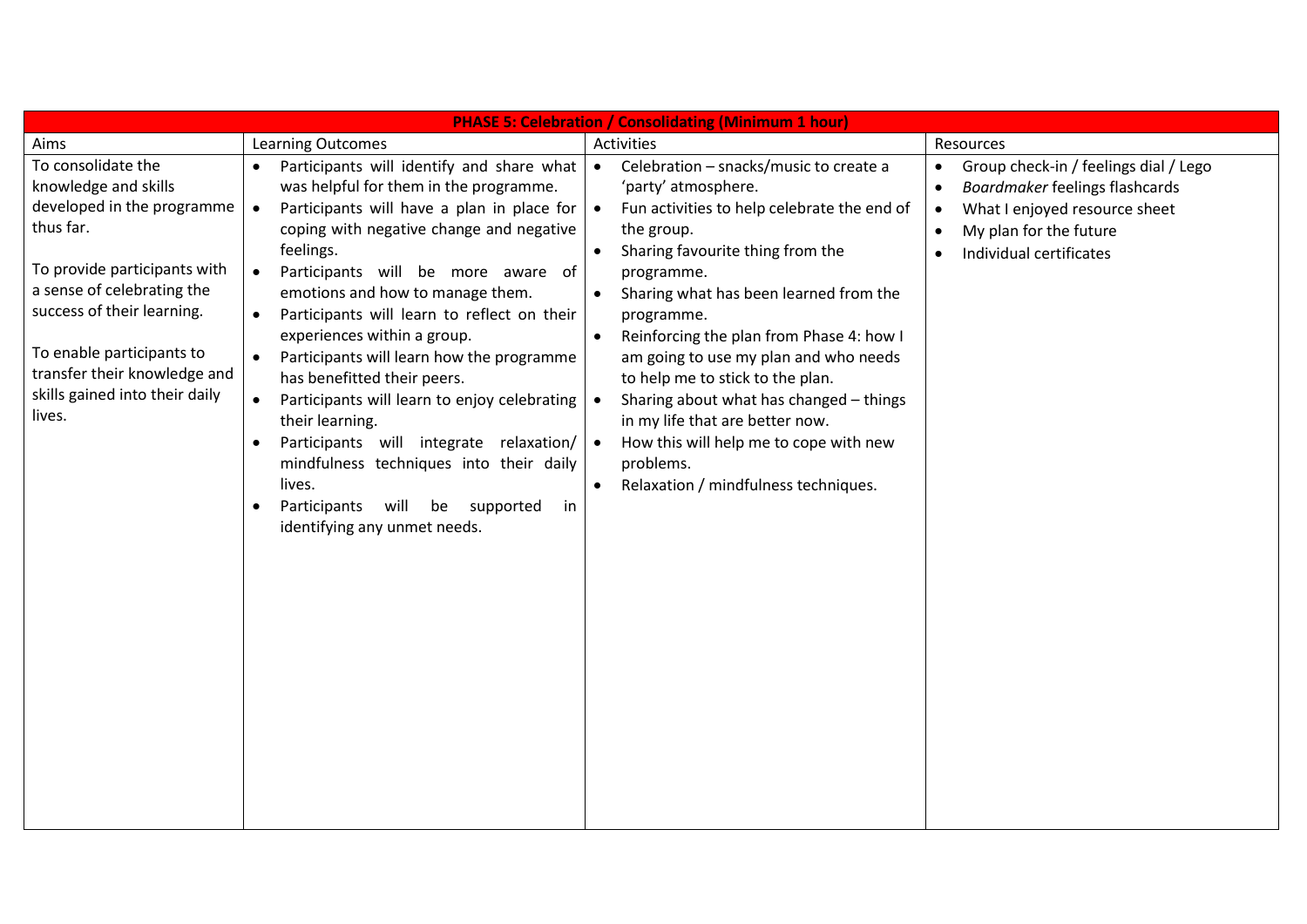|                                                                                          | <b>EVALUATION OF PHASE 5: Celebration and consolidation</b><br><b>FACILITATOR:</b><br><b>DATES:</b>        |  |  |
|------------------------------------------------------------------------------------------|------------------------------------------------------------------------------------------------------------|--|--|
| Some prompts for Facilitators to reflect upon and feedback to the Give us a break! team: |                                                                                                            |  |  |
|                                                                                          |                                                                                                            |  |  |
|                                                                                          | 1. What activities did you deliver?                                                                        |  |  |
|                                                                                          | 2. Was the content delivered as it was designed or did you have to differentiate any of it?                |  |  |
|                                                                                          | 3. What activities worked well / not so well?                                                              |  |  |
|                                                                                          | 4. Do you think the young people understood these activities? How did you know?                            |  |  |
|                                                                                          | 5. What could make this activity/session better?                                                           |  |  |
|                                                                                          | 6. Are there additional notes needed to accompany this activity?                                           |  |  |
|                                                                                          | 7. Was there enough of a range of activities for each developmental stage to meet the needs in your group? |  |  |

8. Were there enough practical/fun activities vs discussion and relaxation?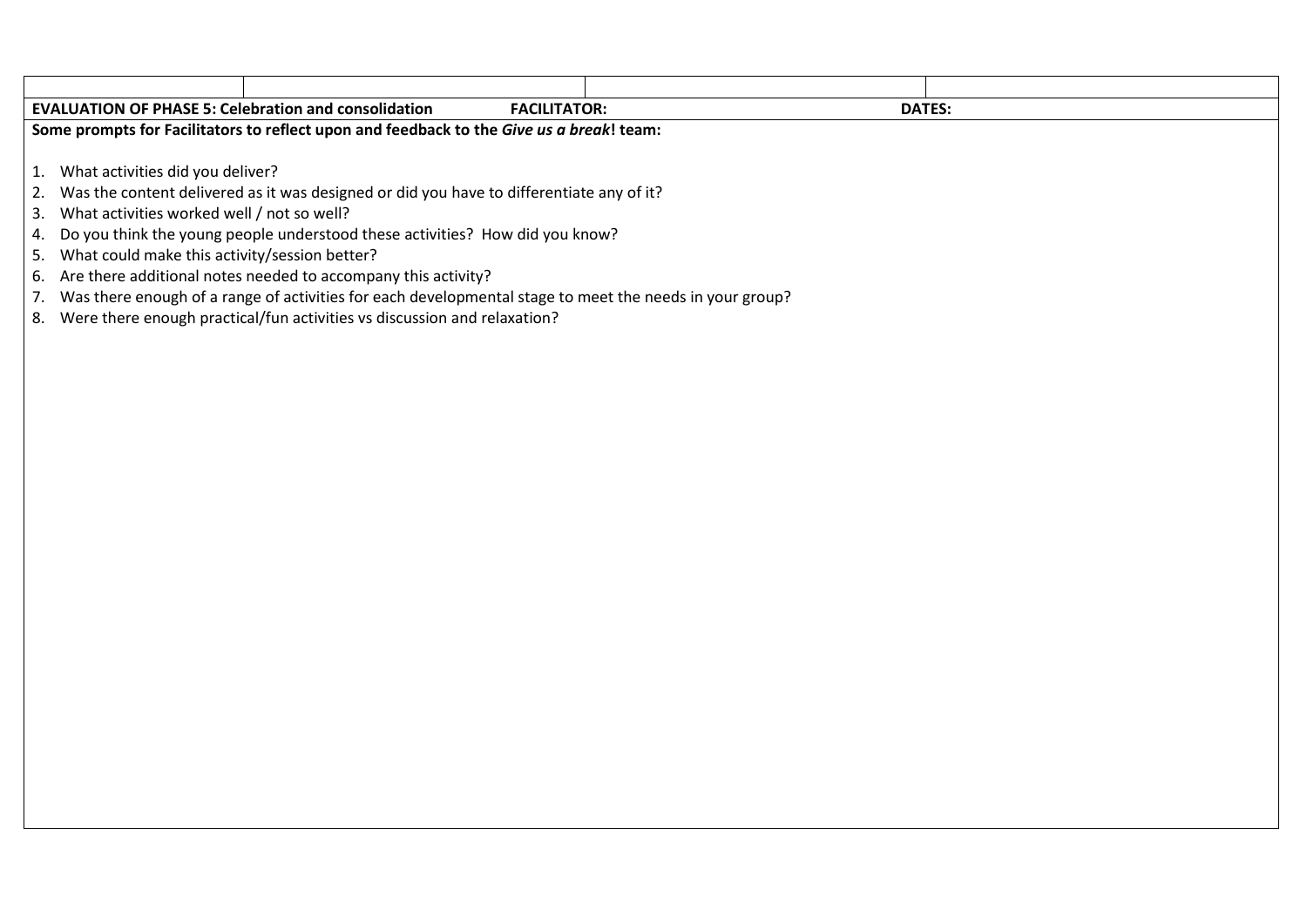# *PHASE 5: Celebrating and Consolidating*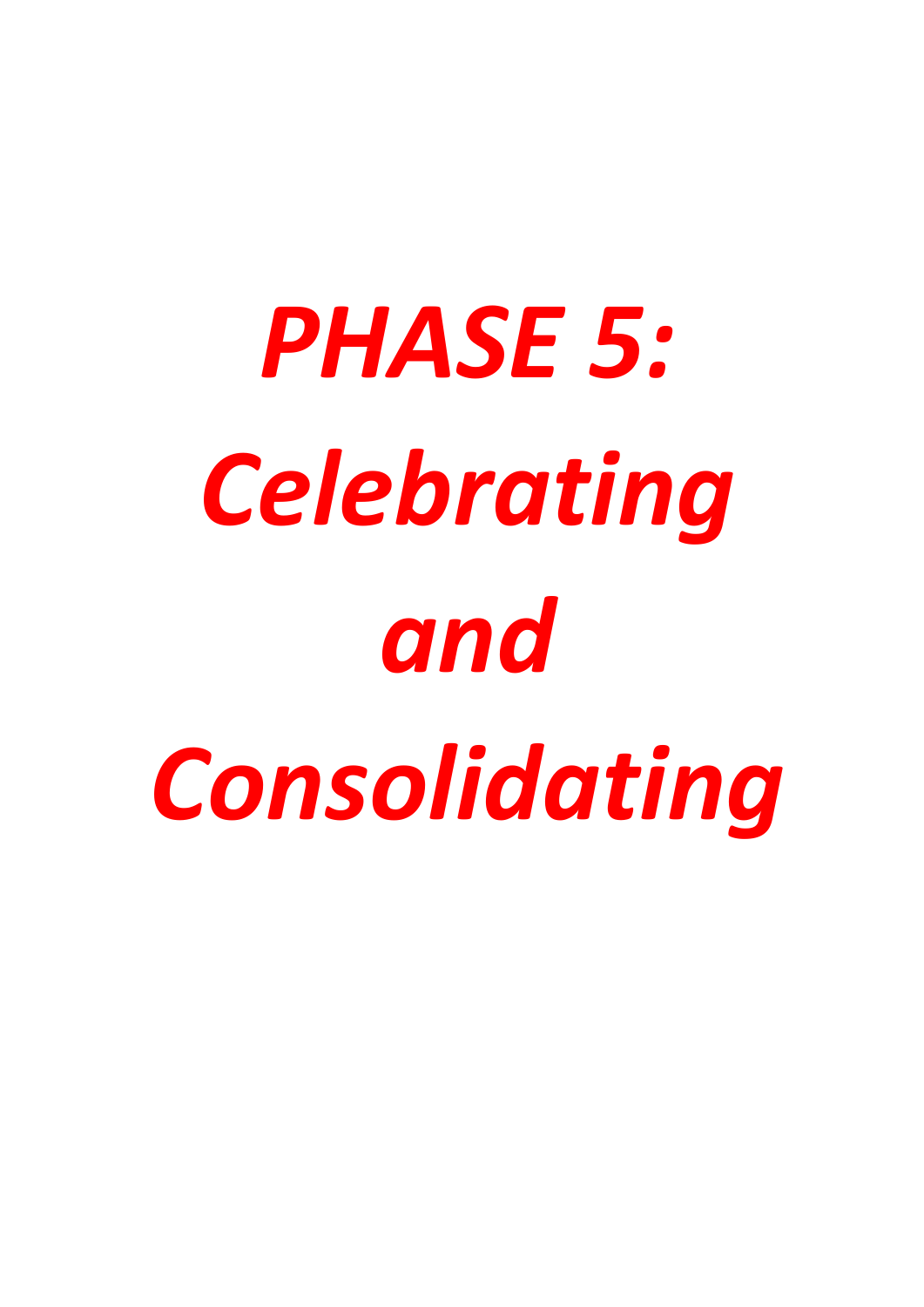# RESOURCE SHEET \_

# **What did you enjoy about the** *Give us a break!* **group?**

# **What was most helpful about the** *Give us a break!* **group?**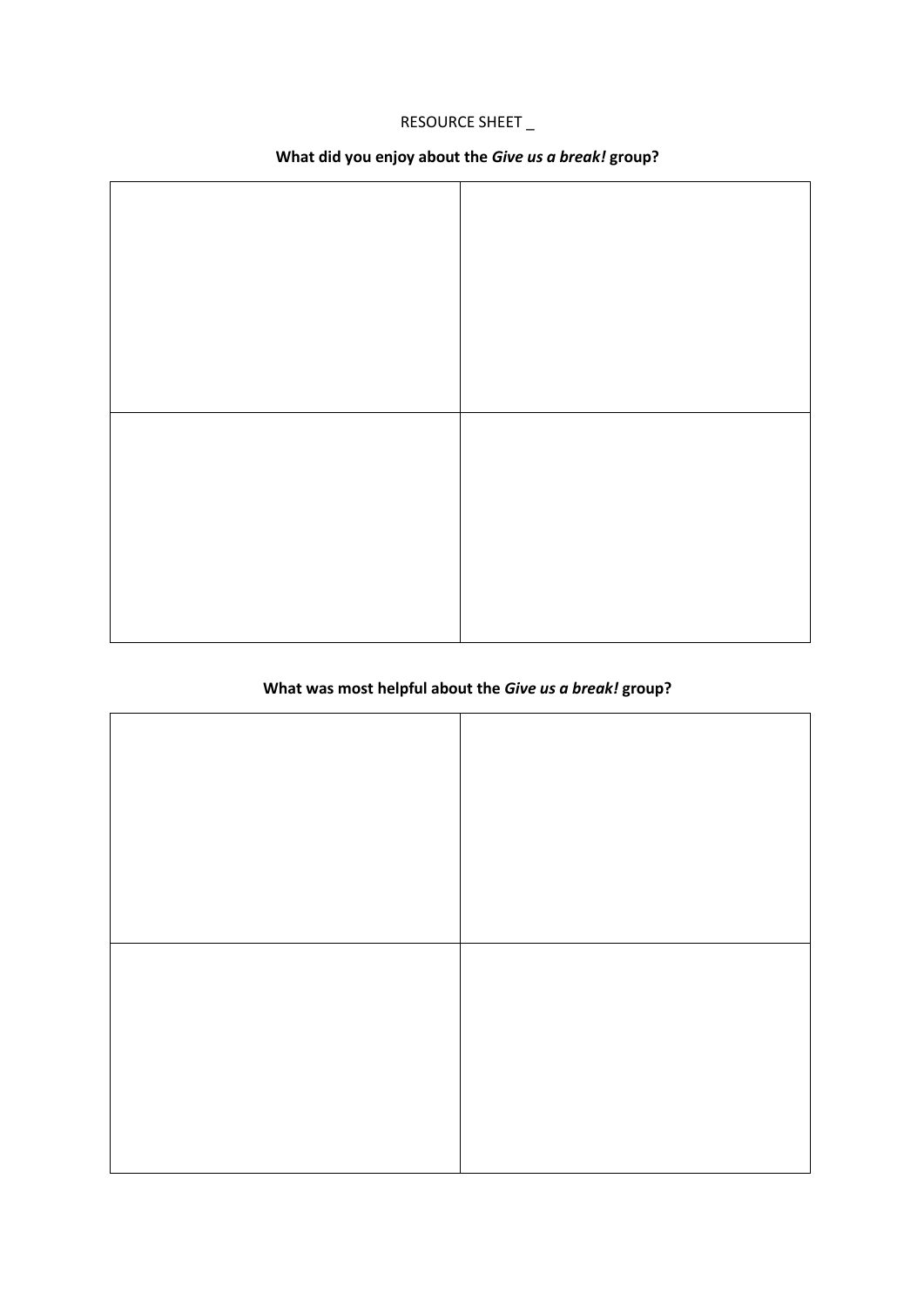#### I now understand ...